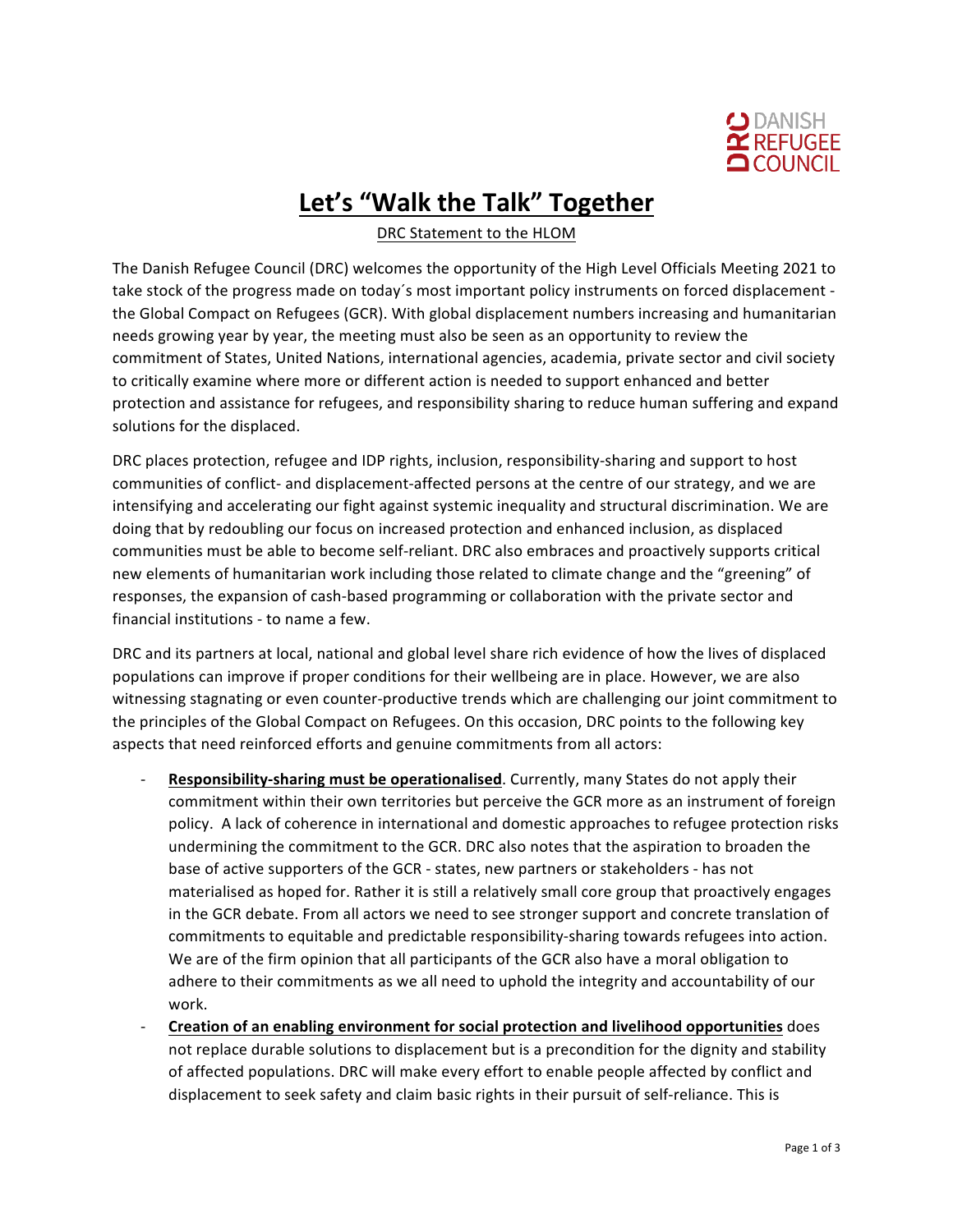however only possible in partnership with duty bearers and with a broad "whole of society" approach, bringing together different partners with their respective assets. Above all we need states not only to adhere to the principles of the GCR but to become champions of social protection and to refrain from policies alien to the GCR such as externalization, refugee deterrence or premature return or deportation of people of concern.

- **Ensuring multi-stakeholder engagement and legal aid in asylum capacity development** At the Global Refugee Forum, the Asylum Capacity Support Group mechanism was established to support the development of asylum capacity. Access to asylum and fair and efficient asylum procedures are cornerstones of refugee protection, and legal aid services for refugees and asylum-seekers are an essential component of a comprehensive response and solutions to forced displacement. DRC calls upon states to honour the commitment of multi-stakeholder engagement also when it comes to development of asylum capacity and access to legal aid. Engaging a range of actors, including the legal community and refugees themselves, will improve both the quality and legitimacy of asylum procedures.
- **Longer-term action needs to become the new normal.** DRC notes with interest that development approaches and medium- to longer-term development financing are being more widely adopted and applied. Yet, at this moment in time DRC cannot determine whether increased, more predictable and more flexible funding mechanisms are being put in place to support this positive narrative. This is one of the key demands of many humanitarian and development actors - we need donors and intermediaries to take pragmatic steps to overcome unpredictable and short term funding cycles.
- We cannot lose our young people. Displacement, instability and limited education and livelihood opportunities are tremendous threats to the future of displacement-affected societies. We need to strengthen youth leadership and ensure their meaningful inclusion and participation in global policies, build on dialogue and build alliances with these young members of our society and make them the pillars of our future. Young people offer their partnership in creating solutions. We should accommodate this at all levels.

It is DRC's hope that the upcoming HLOM will be a catalyst for shifting the attention of all actors and supporters of the GCR towards the "how" of the operationalisation of the GCR principles - an effort DRC is committed to over the coming years.

Copenhagen, Geneva, Dec 2021